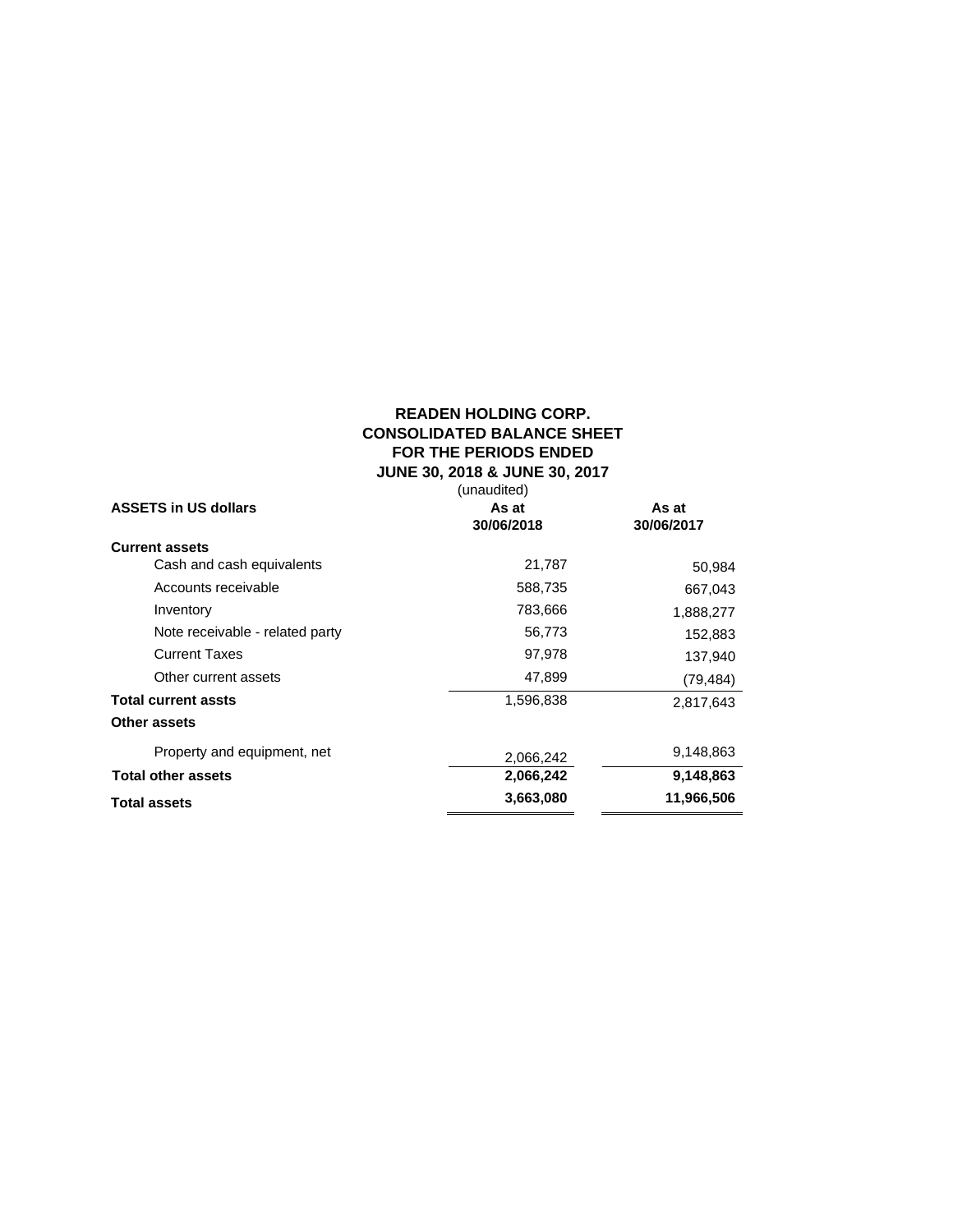# **READEN HOLDING CORP. CONSOLIDATED BALANCE SHEET FOR THE PERIODS ENDED JUNE 30, 2018 & JUNE 30, 2017**

| <b>ASSETS in US dollars</b>                 | (unaudited)<br>As at<br>30/06/2018 | As at<br>30/06/2017 |
|---------------------------------------------|------------------------------------|---------------------|
| <b>LIABILITIES AND STOCKHOLDERS' EQUITY</b> |                                    |                     |
| <b>Current liabilities</b>                  |                                    |                     |
| Accounts payable                            | 365,789                            | 2,004,581           |
| Interest payable                            | 13,675                             | 46,789              |
| Advances payable - related parties          | 87,990                             | 98,569              |
| Loans payable                               | 320,580                            | 397,617             |
| Notes payable                               | 711,371                            | 810,605             |
| Other current liabilities                   | 211,687                            | 106,504             |
| <b>Total current liabilities</b>            | 1,711,092                          | 3,464,665           |
| <b>Other liabilities</b><br>Notes payable   |                                    |                     |
| Notes payable - related parties             | 31,622                             | 216,858             |
| Loans payable, net of current portion       | 1,167,654                          | 8,345,270           |
| Other non-current liabilities               | 28,790                             | (213, 721)          |
| <b>Total liabilities</b>                    | 1,228,066                          | 8,348,407           |
| <b>Stockholders' Equity</b>                 |                                    |                     |
| Convertible preferred stock                 | 767                                | 767                 |
| Common stock                                | 263,476                            | 189,986             |
| Additional paid-in capital                  | 544,500                            |                     |
| Exchange reserve                            | 33,198                             | 105,392             |
| Subordinated Ioan Non-controlling interest  | 1,725,318                          | 1,725,318           |
| provision                                   | 20,160                             | 42,471              |
| Other reserve                               |                                    | 52,278              |
| Retained earnings previous periods          | $-2,012,266$                       | $-1,550,000$        |
| Retained earnings this period               | 138,769                            | $-412,778$          |
| <b>Total Stockholders' equity</b>           | 723,922                            | 153,434             |
| Total liabilities & stockholders' equity    | 3,663,080                          | 11,966,506          |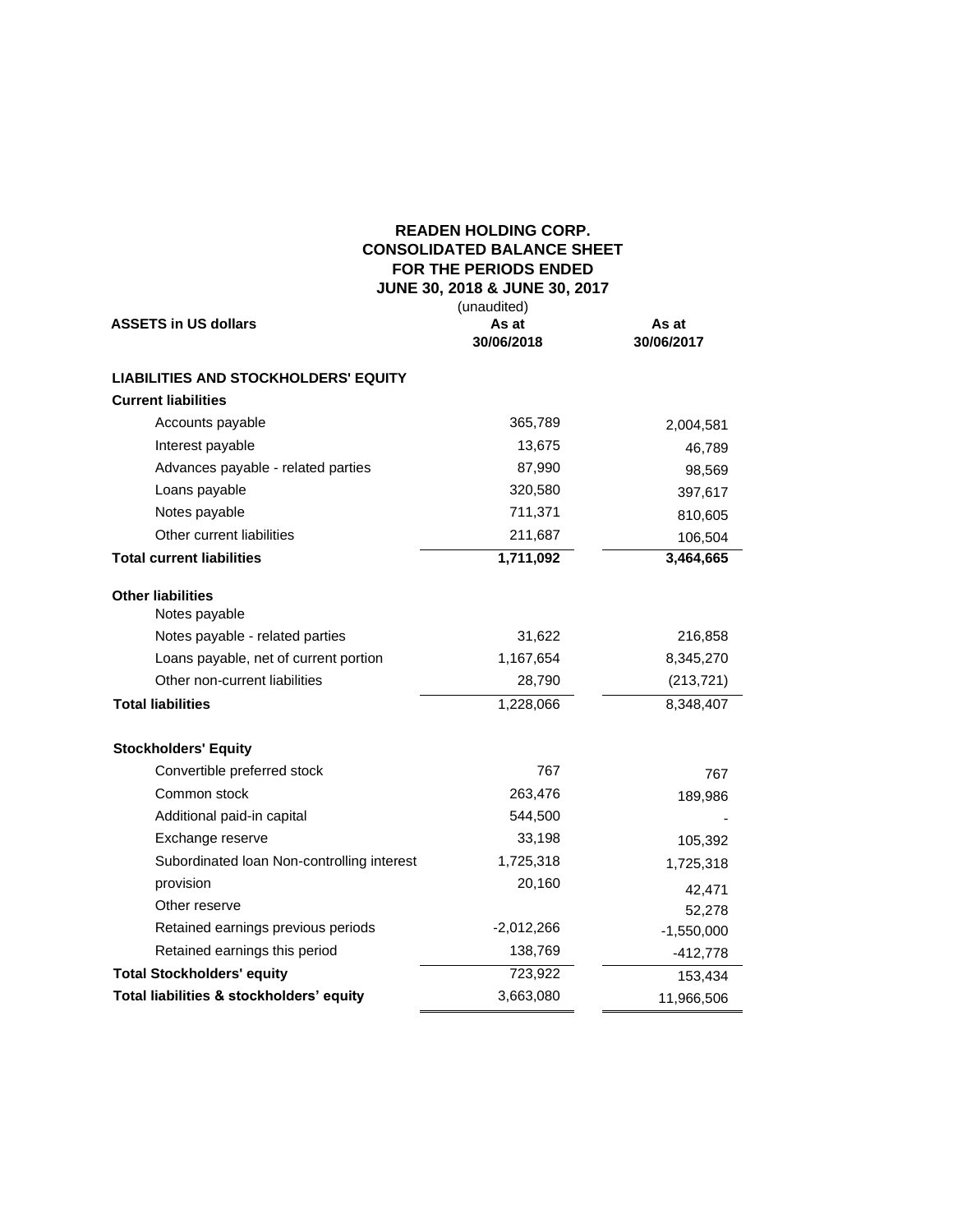# **READEN HOLDING CORP. CONSOLIDATED STATEMENT OF OPERATIONS FOR THE TWELVE MONTHS ENDED JUNE 30, 2018 & JUNE 30, 2017 (unaudited)**

| Fiscal Year<br>30/06/2018 | Fiscal Year<br>30/06/2017 |
|---------------------------|---------------------------|
| 11,260,021                | 2,703,574                 |
| 8,651,252                 | 1,495,989                 |
| 2,608,769                 | 1,207,585                 |
|                           |                           |
| 2,830,060                 | 3,235,714                 |
| 2,830,060                 | 3,235,714                 |
| $-221,291$                | $-2,028,129$              |
| 372,616                   | 0                         |
|                           |                           |
| $-34,343$                 | $-22,947$                 |
| $-61,325$                 |                           |
| 83,112                    | $-241,067$                |
| 360,060                   | $-264,014$                |
|                           |                           |
| 138,769                   | $-2,292,143$              |
|                           |                           |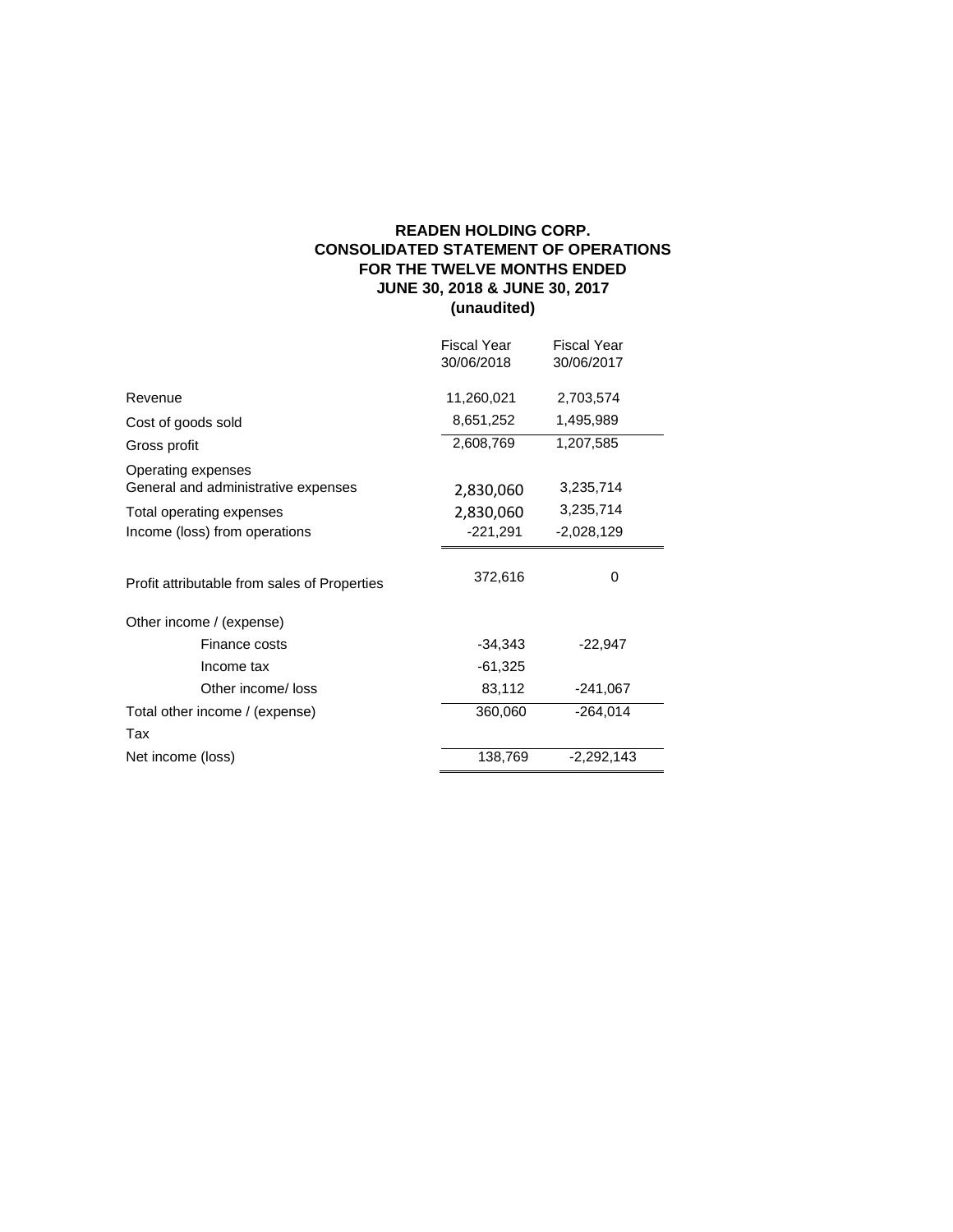# **READEN HOLDING CORP. CONSOLIDATED STATEMENT OF CASH FLOWS FOR THE TWELVE MONTHS ENDED JUNE 30, 2018 & JUNE 30, 2017 (unaudited)**

|                                                 |          | Y2018              | Y2017        |
|-------------------------------------------------|----------|--------------------|--------------|
| Cash flows from operating activities            |          |                    |              |
| Net Income (loss)                               |          | 138,769            |              |
| Depreciation and amortization                   |          |                    |              |
|                                                 |          |                    | 138,769      |
| Changes in operating assets and liabilities:    |          |                    |              |
| Accounts receivable                             | decrease | -78,308            |              |
| Inventory                                       | decrease | $-1,104,611$       |              |
| Note receivable - related party                 | decrease | $-96,110$          |              |
| Current taxes                                   | decrease | $-39,962$          |              |
| Other current assets                            | increase | 121,795            |              |
|                                                 |          | .                  | 1,197,196    |
| Property and equipment                          | decrease | -7,082,621         |              |
|                                                 |          | ------------------ | -7,082,621   |
| Accounts payable                                |          | $-1,638,792$       |              |
| Consignment stock                               |          |                    |              |
| Interest payable                                | decrease | $-33,114$          |              |
| Advances payable related parties                | decrease | $-10,579$          |              |
| Notes payable                                   | decrease | $-99,234$          |              |
| Other current liabilities                       | increase | 105,183            |              |
|                                                 |          |                    | $-1,733,919$ |
| Notes payable                                   | increase | 31,622             |              |
| Notes payable - related parties                 | increase | 950,796            |              |
| Loans payable, net of current portion           | increase | 242,511            |              |
| Other non-current liabilities                   |          | ------------------ | 1,224,929    |
| Change in earnings previous periods             | increase |                    | 2,430,912    |
| Net change in cash and cash equivalent          |          |                    | -6,161,743   |
| Cash and cash equivalent at beginning of period |          |                    | 89,915,00    |
| Cash and cash equivalent at end of period       |          |                    | 21,787       |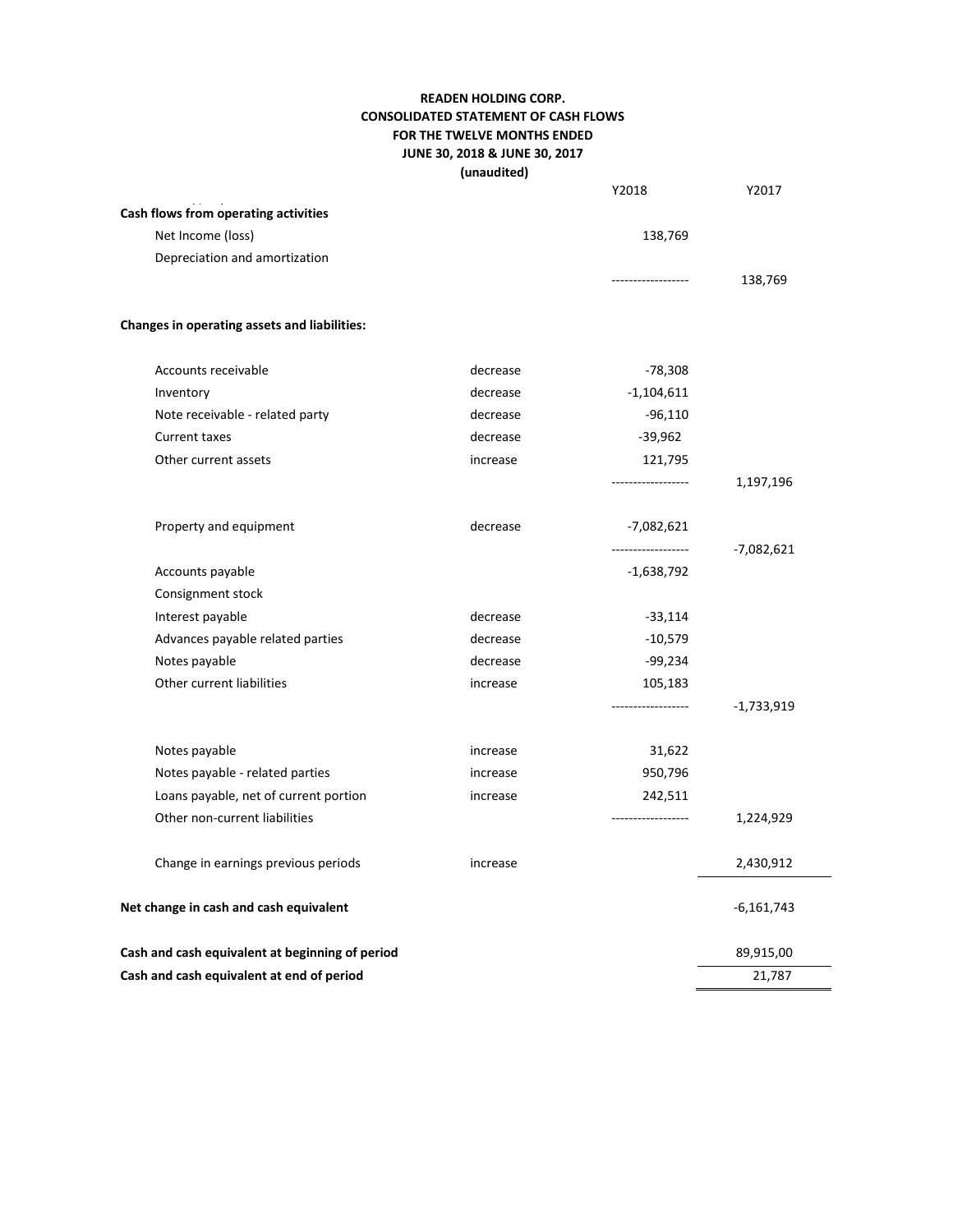|                                               |               |                          |               | READEN HOLDING CORP |                                                           |           |                           |         |                     |              |
|-----------------------------------------------|---------------|--------------------------|---------------|---------------------|-----------------------------------------------------------|-----------|---------------------------|---------|---------------------|--------------|
|                                               |               |                          |               |                     | CONSOLIDATED STATEMENT OF CHANGES IN STOCKHOLDERS' EQUITY |           |                           |         |                     |              |
|                                               |               |                          |               |                     | FOR THE YEAR ENDED June 30, 2018                          |           |                           |         |                     |              |
|                                               |               |                          |               | (unaudited)         |                                                           |           |                           |         |                     |              |
|                                               |               | Preferred Stock Series D | Common Stock  |                     | Capital and<br>Additional<br>Paid-in                      | Exchange  | Accumulated Shareholders' |         | controlling<br>Non- |              |
|                                               | <b>Shares</b> | Par Value \$             | <b>Shares</b> | Par Value \$        | other Reserve                                             | Reserve   | (loss)/Profits            | Equity  | Interest            | Total Equity |
| is at July 1, 2017                            | 766,667       | 767                      | 263,476,074   | 263,467             | 298,000                                                   | 105,392   | (2,012,266)               | 153,434 |                     | 153,434      |
|                                               |               |                          |               |                     |                                                           |           |                           |         |                     |              |
| xchange difference                            |               |                          |               |                     |                                                           | (72, 194) |                           |         |                     |              |
|                                               |               |                          |               |                     |                                                           |           |                           |         |                     |              |
|                                               |               |                          |               |                     |                                                           |           |                           |         |                     |              |
| let Proffit for the year ended<br>un 30, 2018 |               |                          |               |                     |                                                           |           | 138,769                   |         |                     |              |
|                                               |               |                          |               |                     |                                                           |           |                           |         |                     |              |
| <b>Is at June 30, 2018</b>                    | 766,667<br>II | 767                      | 263,476,074   | 263,467             | 298,000                                                   | 33,198    | (1,873,497)               | 723,922 |                     | 723,922      |
|                                               |               |                          |               |                     |                                                           |           |                           |         |                     |              |
|                                               |               |                          |               |                     |                                                           |           |                           |         |                     |              |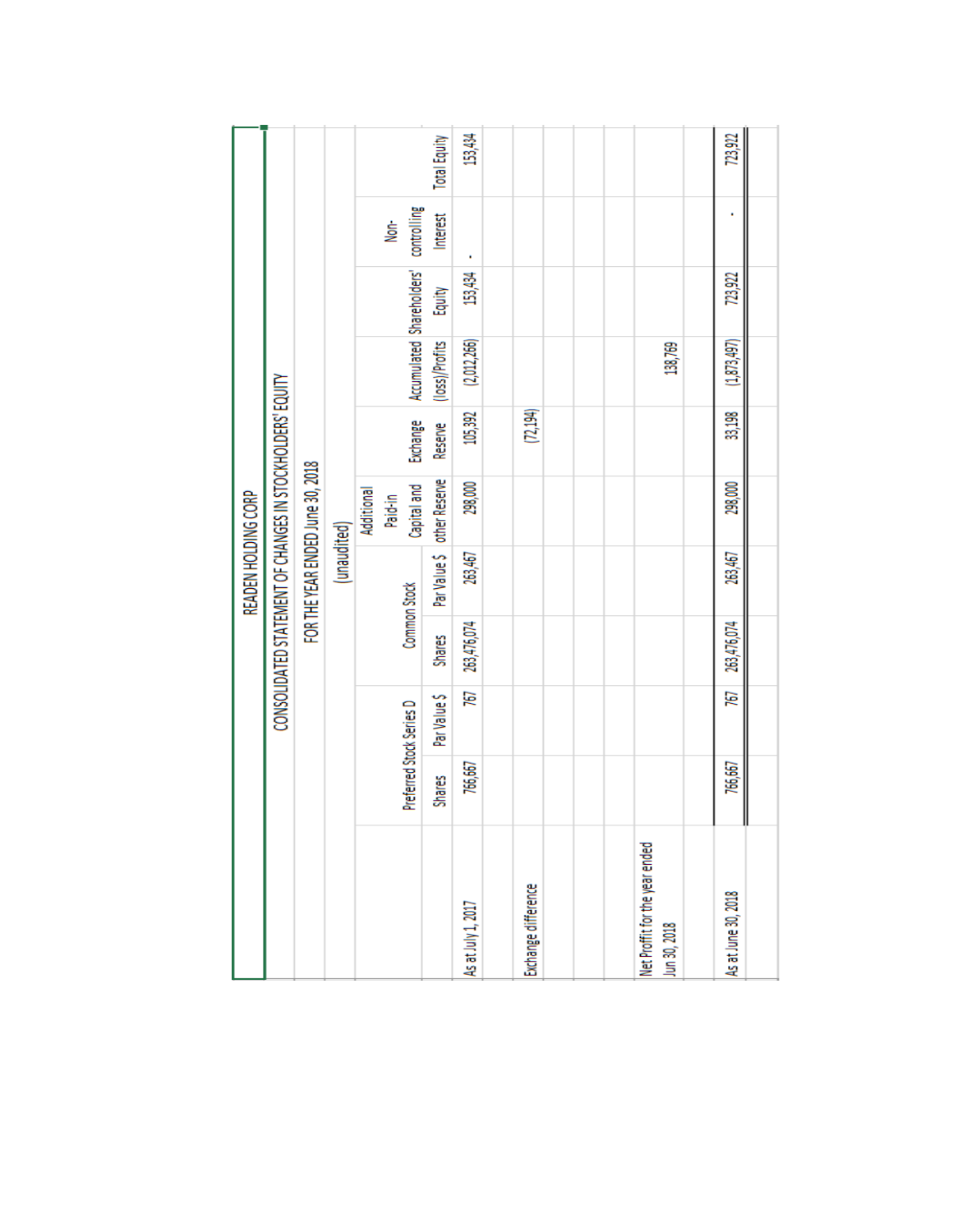# READEN HOLDING CORP. NOTE TO CONSOLIDATED STATEMENTS FOR THE YEAR ENDED JUNE 30, 2018 (unaudited)

#### **1. Background**

Readen Holding Corp., a Nevada corporation, was originally incorporated in the state of Idaho under the name of "Beacon Light Mining Company" in 1953. In 1997, we created a wholly-owned subsidiary with the same name in the state of Nevada. We then merged into the Nevada subsidiary and became a Nevada corporation. We were reincorporated in Nevada on November 19, 1997, under the name "Beacon Light Mining Company." On February 18, 1998, we changed our name to "Beacon Light Holding Corporation." On August 3, 2001, we changed our name to Wellux International, Inc. and operated under that name until May 5, 2005, when we changed our name to Readen Holding Corp.

The Company is engaged in the business of identifying and acquiring privately held equity holdings in various entities worldwide.

### **2. Basis of Presentation**

The accompanying consolidated financial statements include the accounts of the Company and its subsidiaries. All intercompany balances and transactions have been eliminated in consolidation.

The accompanying unaudited consolidated financial statements have been prepared in accordance with accounting principles generally accepted in the United States of America and in Management's opinion, reflect all adjustments, including normal recurring adjustments, necessary to present fairly the Company's financial position at June 30, 2018, and the results of operations and cash flows for the year ended June 30, 2018. The results of operations for the year ended June 30, 2018 are not necessarily indicative of the results that the Company will have for any subsequent fiscal year.

The preparation of financial statements in conformity with accounting principles generally accepted in the United States of America requires Management to make estimates and assumptions that affect the amounts reported in the financial statements and accompanying notes. Actual results could differ from those estimates.

#### **3. Liquidity and Operations**

The Company had net profit of \$138,769 for the year ended June 30, 2018.

As of June 30, 2018, the Company had cash of \$21,787, accounts receivable of \$588,735, inventory of \$783,666 and accounts Payable of \$365,789. At the Company's discretion, they may decide to raise additional capital in the future through equity or debt financing.

#### **4. Summary of Significant Accounting Policies**

Cash and Cash Equivalents - The Company considers all highly liquid debt instruments with original maturities of three months or less to be cash equivalents.

Revenue Recognition - The Company recognizes revenue from product sales when persuasive evidence of an arrangement exists, shipment has occurred, the seller's price to the buyer is fixed or determinable and collectability is reasonably assured.

Research and Development Expenses - Research and development expenses are charged to operations in the period incurred

Selling and Marketing Expenses - Selling and marketing expenses are expensed as incurred.

General and Administrative Expenses - General and administrative expenses are expensed as incurred. These expenses were \$2,830,060 for the Year ended June 30, 2018.

Use of Estimates - The preparation of the financial statements in conformity with accounting principles generally accepted in the United States of America requires management to make estimates and assumptions that affect the reported amounts of assets and liabilities and disclosure of contingent assets and liabilities at the date of the balance sheet and the reported amounts of revenue and expenses during the reporting period. Significant estimates include the Company's debt discount, and share-based compensation expense. Actual results could differ from these estimates.

Stock-Based Compensation - The Company accounts for stock-based compensation under the provisions of FASB ASC 718 (Statement of Financial Accounting Standards No. 123 (revised 2004), "SHARE-BASED PAYMENT"), which requires the Company to measure the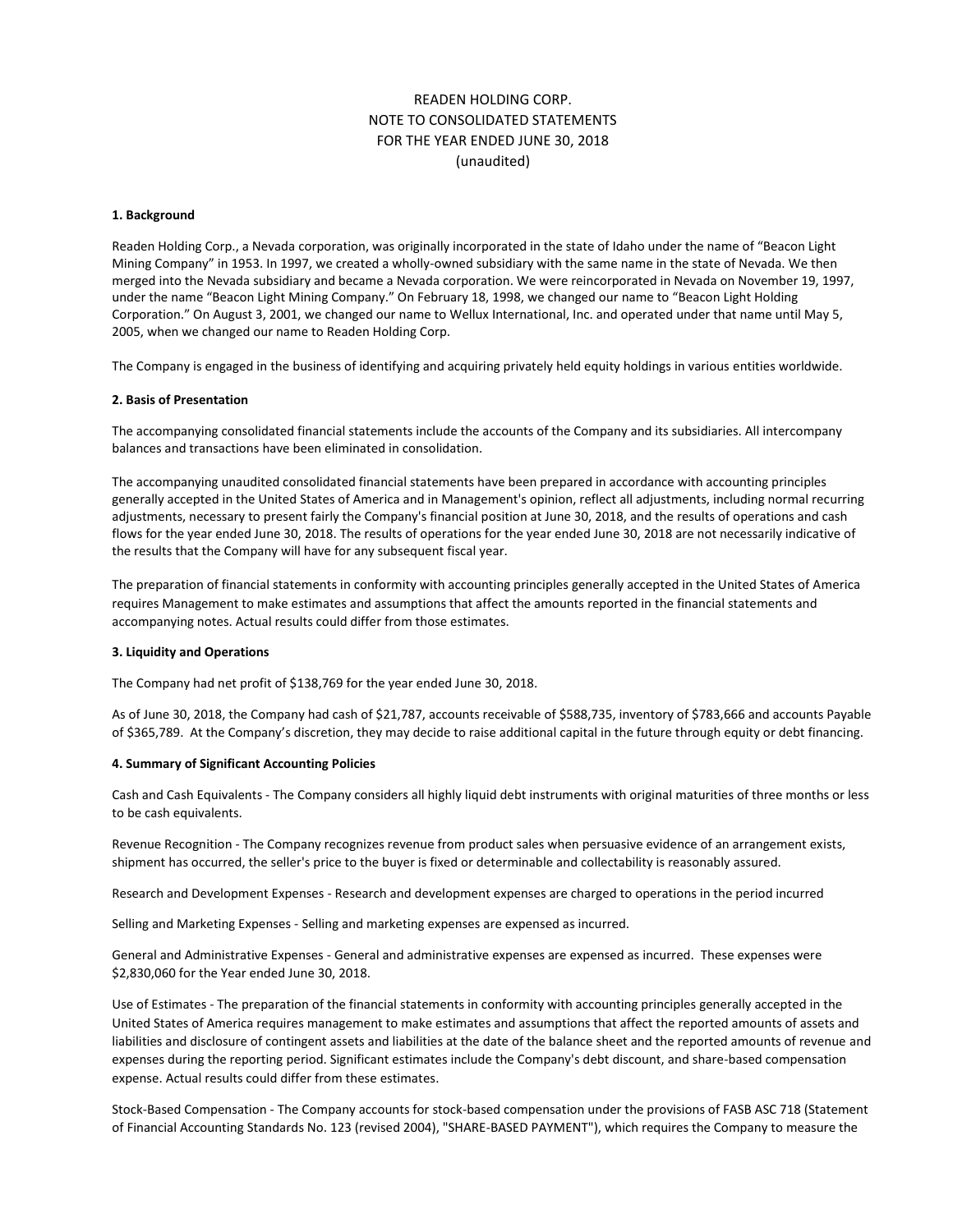stock-based compensation costs of share-based compensation arrangements based on the grant date fair value and generally recognizes the costs in the financial statements over the employee's requisite service period. Stock-based compensation expense for all stock-based compensation awards granted was based on the grant date fair value estimated in accordance with the provisions of FASB ASC 718.

Income Taxes - The Company accounts for its income taxes under the provisions of FASB-ASC-10 "Accounting for Income Taxes." This statement requires the use of the asset and liability method of accounting for deferred income taxes. Deferred income taxes reflect the net tax effects of temporary differences between the carrying amounts of assets and liabilities for financial reporting purposes and the amounts used for income tax reporting purposes, at the applicable enacted tax rates. The Company provides a valuation allowance against its deferred tax assets when the future realization of the assets is no longer considered to be more likely than not.

Convertible Notes Payable - The Company accounts for any convertible notes payable under the provisions of FASB ASC 470 (Staff Position No. APB 14-1"Accounting for Convertible Debt Instruments that may be Settled in Cash upon Conversion (including partial cash settlement"). FASB ASC 470 clarifies that convertible debt instruments that may be settled in cash upon conversion (including partial cash settlement) are not addressed by FASB ASC 470-20-65-1 (paragraph 12 of APB Opinion No. 14, "Accounting for Convertible Debt Instruments", Debt and Debt Issued with Stock Purchase Warrants"). Additionally, FASB ASC 470 specifies that issuers of such instruments should separately account for the liability and equity components in a manner that will reflect the entity's nonconvertible debt borrowing rate when interest cost is recognized in subsequent periods.

### 5. **Balance Sheet Information**

Property and equipment - As of June 30, 2018, the Company owned buildings, furniture, plant and equipment with a net value of \$2,066,242. Property and equipment are stated at cost, net of accumulated depreciation. Expenditures for maintenance and repairs are expensed as incurred; additions, renewals and betterments are capitalized. Depreciation of property and equipment is provided using the straight-line method with estimated lives ranging from 3 to 27.5 years as follows:

Total Property and equipment \$2,066,242

Other assets – As of June 30, 2018 there are no other assets than property and equipment

Advances Payable - related parties - during the year ended June 30, 2018 is \$94,468

Interest Payable: during the year ended June 30, 2018 is \$13,675

Director fees payable - As of June 30, 2018, \$0 is owed primarily to Gerardus Ronald Steenbergen.

Other current liabilities - As of June 2018, the Company owes \$(211,687) to various companies.

# **6. Stockholders' Equity**

#### DESCRIPTION OF SECURITIES:

The Company is authorized to issue up to 295,000,000 shares of common stock (1), par value \$.001 per share, of which 263.467.074 shares were issued and outstanding as of June 30, 2018. The Company is also authorized to issue up to 5,000,000 shares of Series B Preferred convertible stock, par value \$.001 per share, of which 766,667 shares were issued and outstanding as of June 30, 2018.

# Common stock:

The Company is authorized to issue up to 295,000,000 shares of common stock, par value \$.001 per share, of which 263.467.074 shares were issued and outstanding as of June 30, 2018.

Each shareholder is entitled to one vote for each share of common stock owned of record. The holders of shares of common stock do not possess cumulative voting right, which means that the holders of more than 50% of the outstanding shares voting for the election of directors can elect all of the directors, and in such event the holders of the remaining shares will be unable to elect any of our directors. Holders of outstanding shares of common stock are entitled to receive dividends out of assets legally available at such times and in such amounts as our Board of Directors may determine. Upon our liquidation, dissolution, or winding, the assets legally available for distribution to our shareholders will be distributable ratably among the holders of the shares outstanding at the time. Holders of our shares of common stock have no pre-emptive, conversion, or subscription rights, and our shares of common stock are not subject to redemption. All our shares of common stock are fully paid and non-assessable.

Preferred stock: